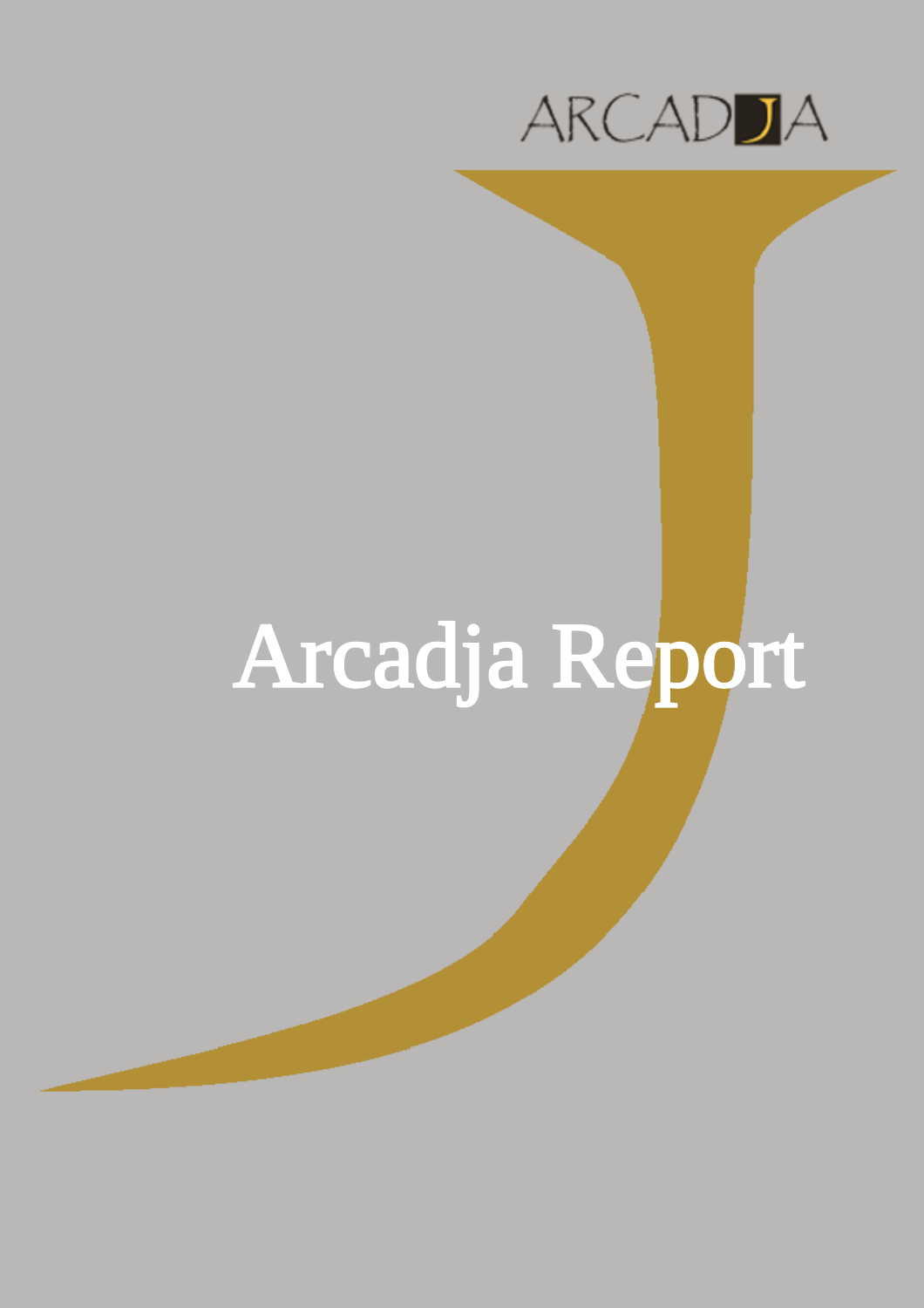# Arcadja Report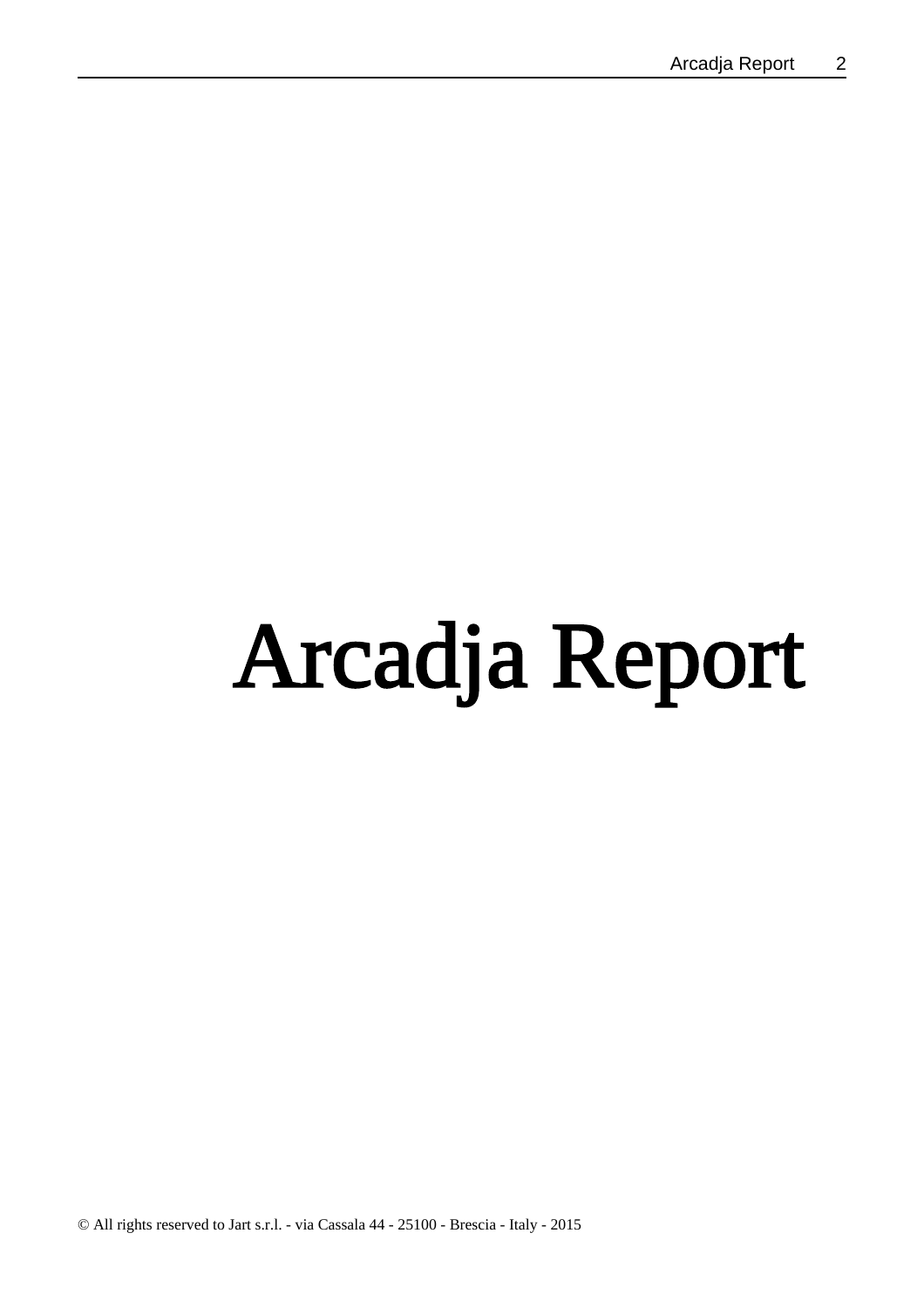### Index

- »Estimates and Prices Average
- » **Biography**
- »Market Trends
- »Table Lot Sold
- »Movemented Money
- »% Lot Sold Estimate
- »Top Lot of ...
- »Total Sold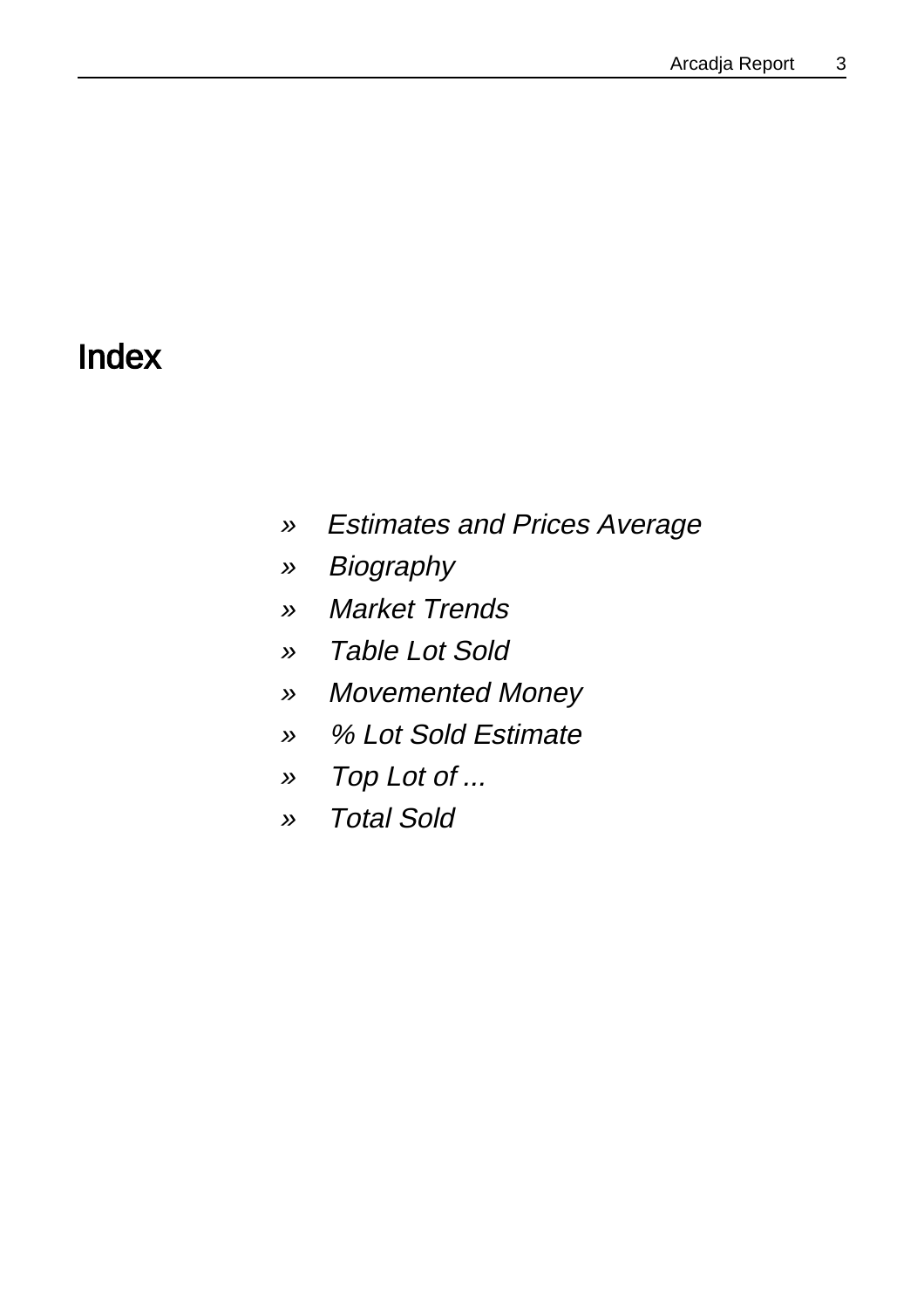#### **Arcadja Artist Index**

Track the performance of ... over time. Plot the Arcadja Artist Index against financial indeces



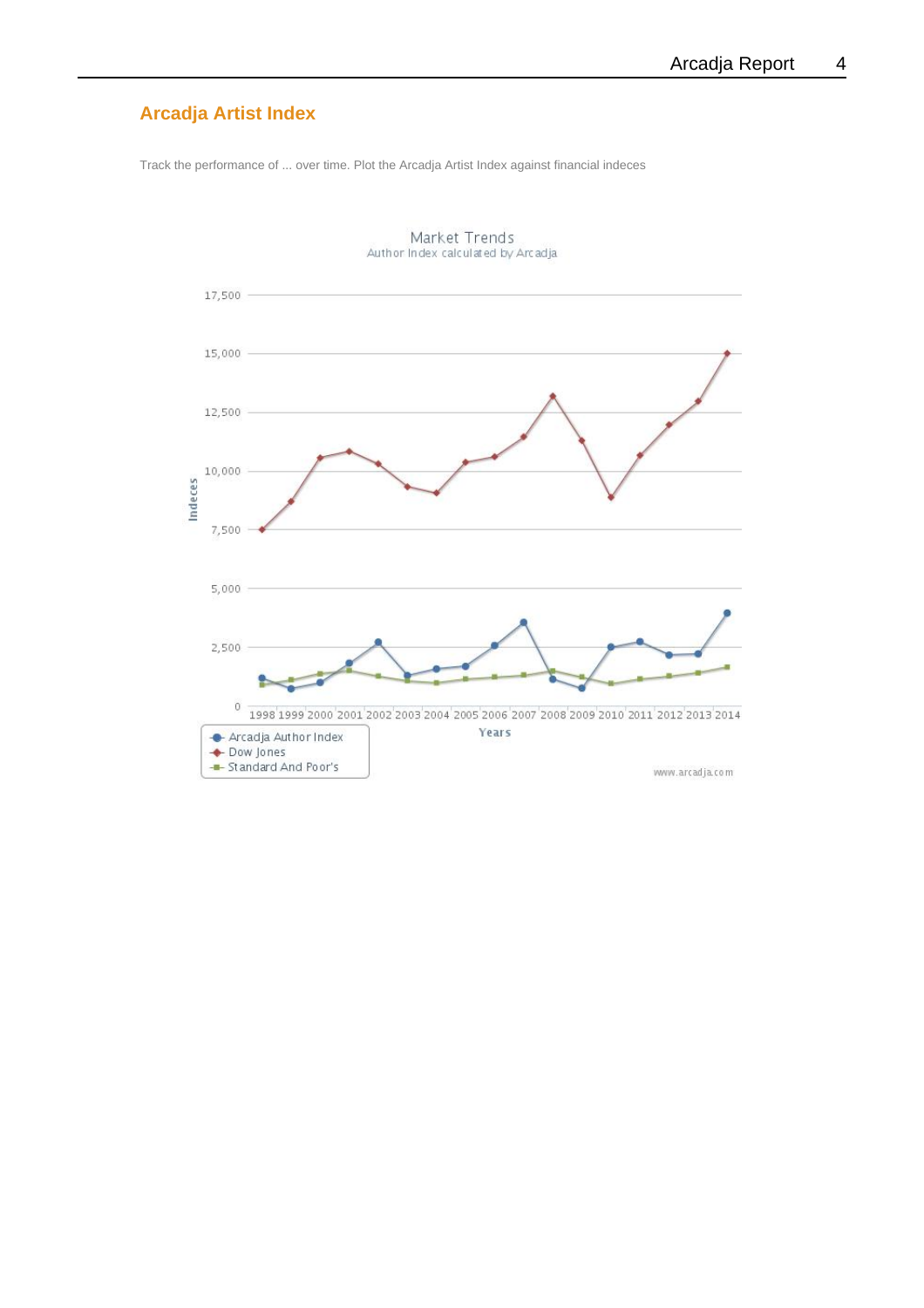#### **Market Movements**

In this graph you can see how many of artpiece of ... were sold every year and how many where bougt-in.



Movemented Money<br>Movemented Money

#### Table Lot Sold

|                             | 1998 | 1999     | 2000 | 2001 | 2002 | 2003 | 2004 | 2005 | 2006 |
|-----------------------------|------|----------|------|------|------|------|------|------|------|
| <b>Total Sold</b>           | 113  | 220      | 67   | 217  | 366  | 413  | 387  | 503  | 676  |
| <b>Bought-In</b>            |      | 3        | 2    | 45   | 49   | 62   | 81   | 97   | 94   |
| <b>Movemente</b><br>d Money | 36   | $\Omega$ | 38   | 3    | 3    | 9    | 11   | 33   | 60   |

|                             | 2007 | 2008 | 2009 | 2010 | 2011 | 2012 | 2013 | 2014 |
|-----------------------------|------|------|------|------|------|------|------|------|
| <b>Total Sold</b>           | 940  | 891  | 777  | 966  | 862  | 1199 | 871  | 840  |
| <b>Bought-In</b>            | 182  | 630  | 350  | 368  | 282  | 356  | 341  | 264  |
| <b>Movement</b><br>ed Money | 157  | 161  | 194  | 100  | 98   | 160  | 361  | 303  |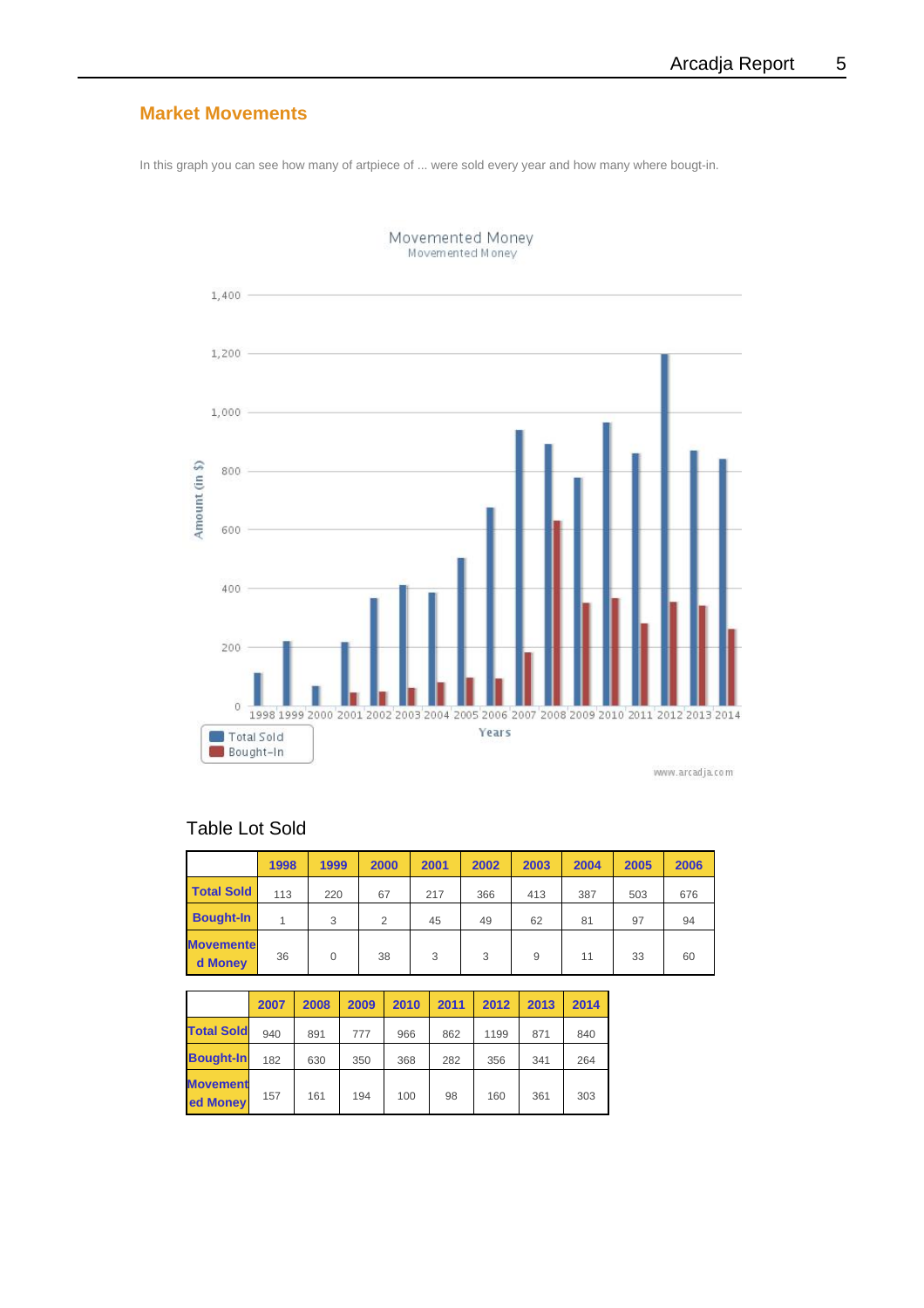#### **Average Sale Price Against Estimate**

View average sale price realized against the expected price set by auction houses.



#### Table Average Price and Estimate

|                                                    | 1998  | 1999  | 2000  | 2001   | 2002   | 2003  | 2004   | 2005   | 2006   |
|----------------------------------------------------|-------|-------|-------|--------|--------|-------|--------|--------|--------|
| <b>Average</b><br><b>Higher</b><br><b>Estimate</b> | 45113 | 32323 | 61270 | 87280  | 121100 | 80890 | 107842 | 107011 | 116033 |
| <b>Average</b><br><b>Prices</b>                    | 86824 | 42680 | 76146 | 123555 | 159980 | 93755 | 129804 | 143711 | 212164 |

|                                                    | 2007   | 2008   | 2009   | 2010   | 2011   | 2012   | 2013   | 2014   |
|----------------------------------------------------|--------|--------|--------|--------|--------|--------|--------|--------|
| <b>Average</b><br><b>Higher</b><br><b>Estimate</b> | 209626 | 124170 | 59491  | 146761 | 210734 | 152969 | 148851 | 217328 |
| <b>Average</b><br><b>Prices</b>                    | 354720 | 191202 | 109097 | 280099 | 307099 | 242149 | 319205 | 529467 |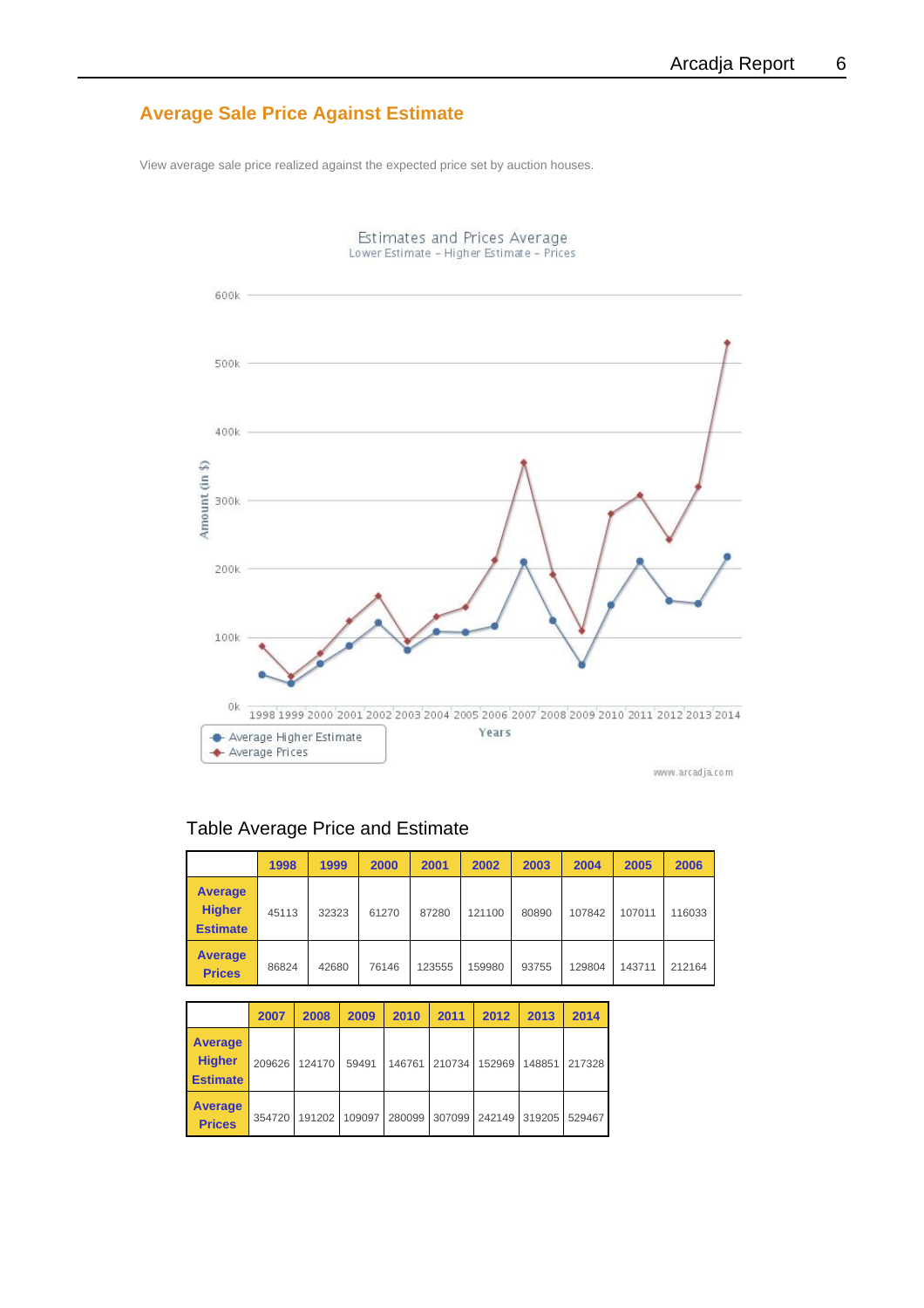#### **% Sold Lots Above the High Estimate, Between the Estimates and Below the Low Estimate**

Displays the percentage of lot sold that overpassed the high estimate.



#### % Lot Sold Estimate

|                | 1998 | 1999 | 2000 | 2001 | 2002 | 2003 | 2004 | 2005 | 2006 |
|----------------|------|------|------|------|------|------|------|------|------|
| <b>Below</b>   |      | 9    | 4    | 19   | 8    | 9    |      | 8    | 6    |
| <b>Between</b> | 99   | 34   | 46   | 24   | 25   | 27   | 31   | 29   | 24   |
| <b>Above</b>   | 0    | 56   | 49   | 55   | 65   | 62   | 60   | 62   | 68   |

|                | 2007 | 2008 | 2009 | 2010 | 2011 | 2012 | 2013 | 2014 |
|----------------|------|------|------|------|------|------|------|------|
| <b>Below</b>   | 6    | 18   | 18   | 12   | 11   | 18   | 17   | 14   |
| <b>Between</b> | 27   | 45   | 44   | 44   | 43   | 37   | 37   | 42   |
| <b>Above</b>   | 65   | 36   | 37   | 43   | 45   | 44   | 45   | 43   |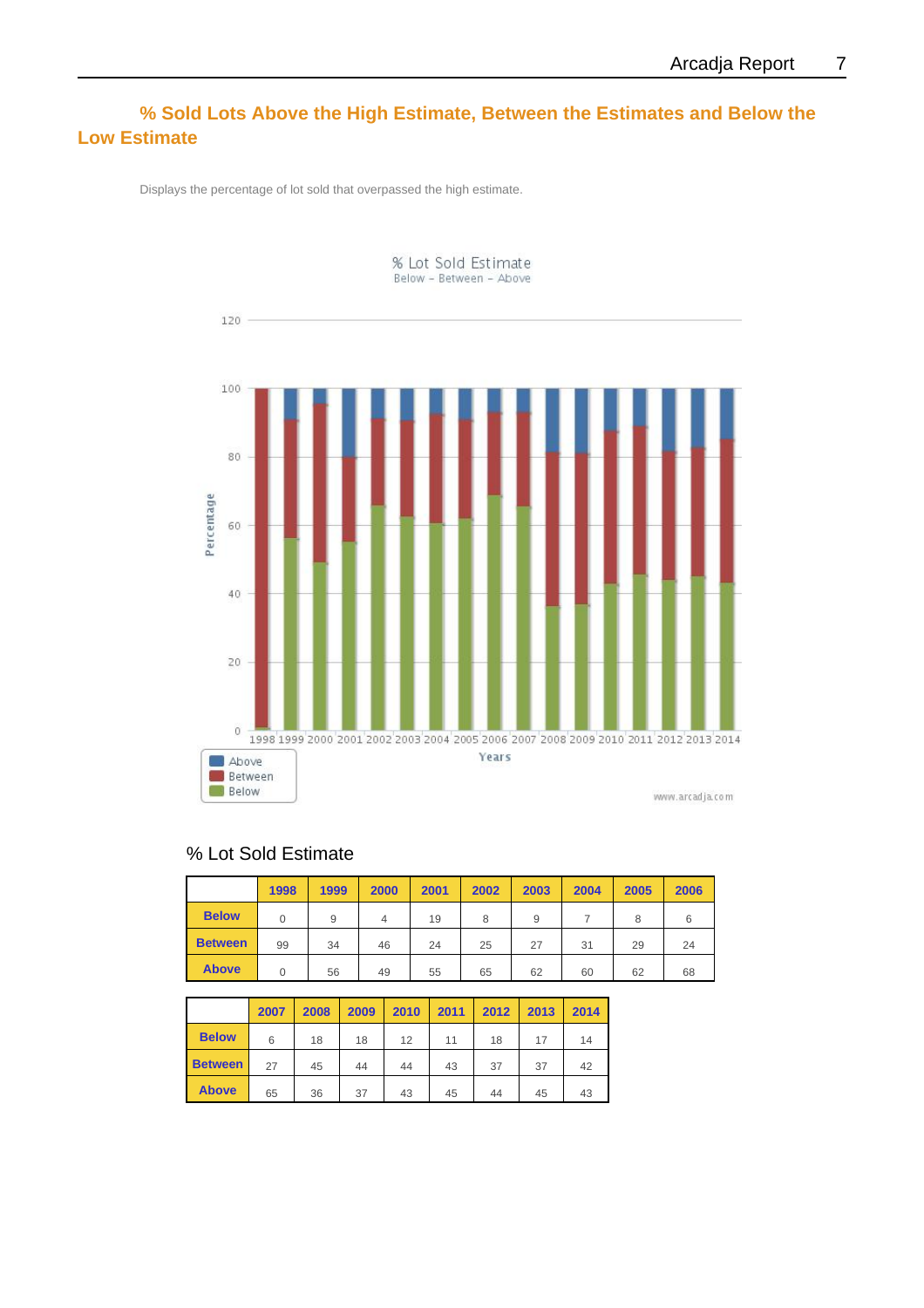#### **Top Lot of ...**

Top 5 of lots that reached the highest sell price these years.







Silver Car Crash (double Disaster) Triple Elvis Green Car Crash (green Burning Car I) 2013-11-13 - Sotheby's 2014-11-12 - Christie's 2007-05-16 - Christie's \$105,445,000.00 (USD) \$81,925,000.00 (USD) \$71,720,000.00 (USD)



Four Marlons **Race Riot** Race Riot 2014-11-12 - Christie's 2014-05-13 - Christie's \$69,605,000.00 (USD) \$62,885,000.00 (USD)

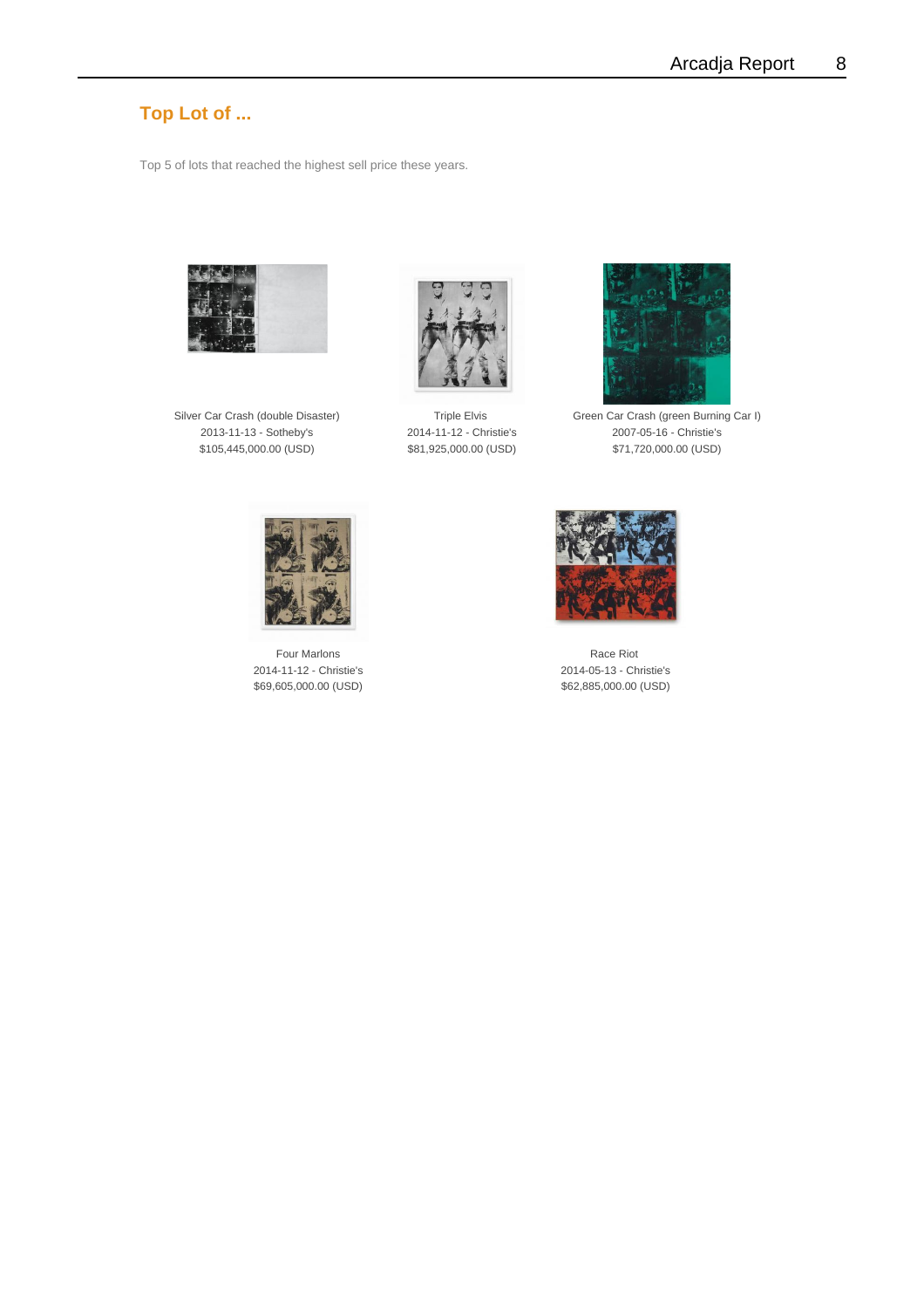

www.arcadja.com